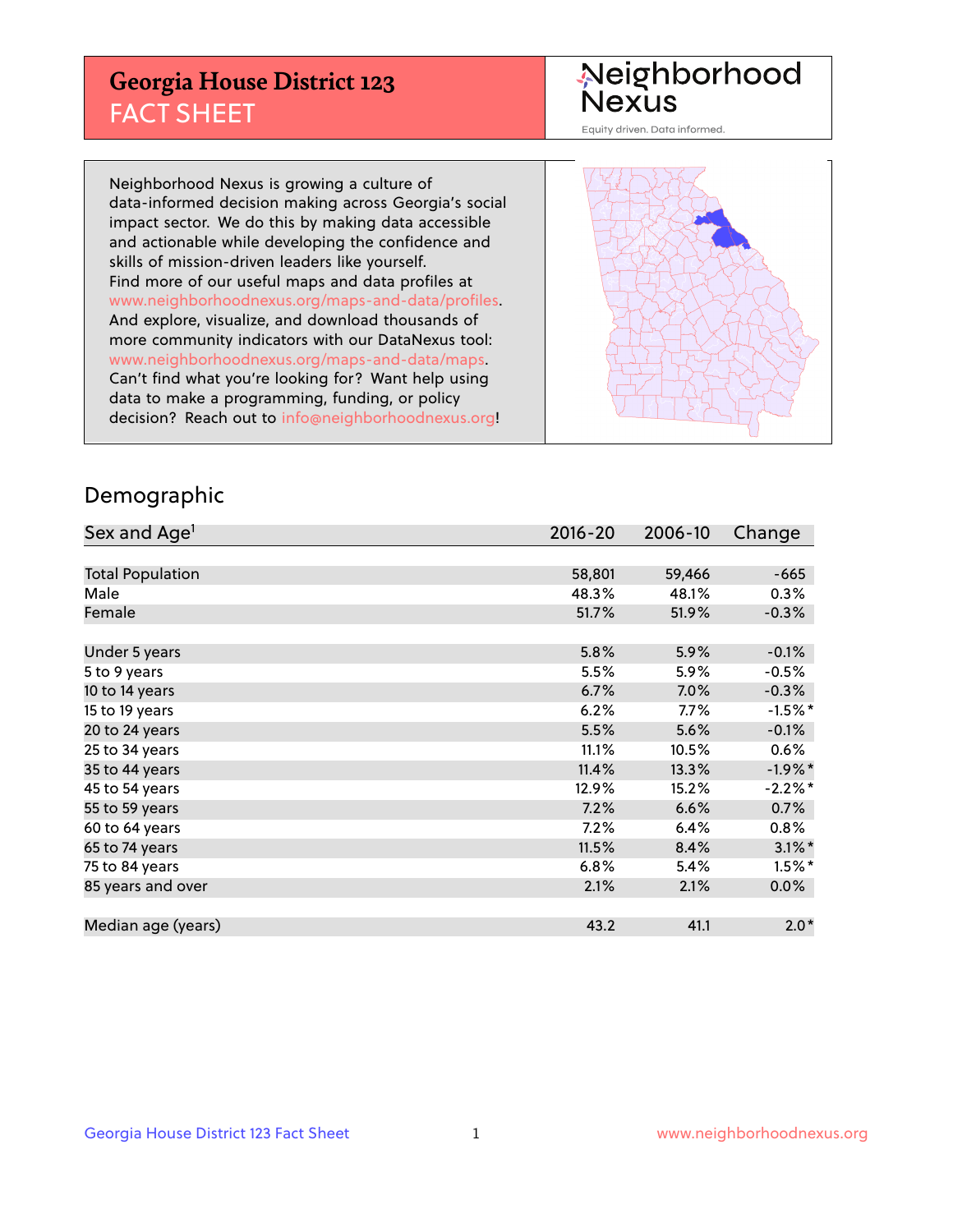## Demographic, continued...

| Race <sup>2</sup>                                            | 2016-20     | 2006-10 | Change    |
|--------------------------------------------------------------|-------------|---------|-----------|
| <b>Total population</b>                                      | 58,801      | 59,466  | $-665$    |
| One race                                                     | 97.9%       | 98.8%   | $-0.9%$ * |
| White                                                        | 69.7%       | 70.3%   | $-0.6%$   |
| <b>Black or African American</b>                             | 25.0%       | 26.9%   | $-1.9%$   |
| American Indian and Alaska Native                            | 0.2%        | 0.4%    | $-0.2%$   |
| Asian                                                        | 0.9%        | 0.3%    | 0.6%      |
| Native Hawaiian and Other Pacific Islander                   | 0.0%        | 0.0%    | 0.0%      |
| Some other race                                              | 2.1%        | 1.0%    | 1.1%      |
| Two or more races                                            | 2.1%        | 1.2%    | $0.9\%$ * |
| Race alone or in combination with other race(s) <sup>3</sup> | $2016 - 20$ | 2006-10 | Change    |
|                                                              |             |         |           |
| <b>Total population</b>                                      | 58,801      | 59,466  | $-665$    |
| White                                                        | 71.7%       | 71.3%   | 0.4%      |
| <b>Black or African American</b>                             | 26.0%       | 27.6%   | $-1.6%$   |
| American Indian and Alaska Native                            | 0.5%        | 0.8%    | $-0.3%$   |
| Asian                                                        | 1.3%        | 0.3%    | 1.0%      |
| Native Hawaiian and Other Pacific Islander                   | 0.0%        | 0.0%    | 0.0%      |
| Some other race                                              | 2.6%        | 1.1%    | $1.6\%$ * |
|                                                              |             |         |           |
| Hispanic or Latino and Race <sup>4</sup>                     | $2016 - 20$ | 2006-10 | Change    |
|                                                              |             |         |           |
| <b>Total population</b>                                      | 58,801      | 59,466  | $-665$    |
| Hispanic or Latino (of any race)                             | 4.9%        | 3.8%    | 1.1%      |
| Not Hispanic or Latino                                       | 95.1%       | 96.2%   | $-1.1%$   |
| White alone                                                  | 66.8%       | 68.0%   | $-1.2%$   |
| <b>Black or African American alone</b>                       | 24.9%       | 26.6%   | $-1.7%$   |
| American Indian and Alaska Native alone                      | 0.2%        | 0.4%    | $-0.2%$   |
| Asian alone                                                  | 0.9%        | 0.3%    | 0.6%      |
| Native Hawaiian and Other Pacific Islander alone             | 0.0%        | 0.0%    | 0.0%      |
| Some other race alone                                        | 0.9%        | 0.0%    | 0.9%      |
| Two or more races                                            | 1.5%        | 1.1%    | 0.4%      |
| U.S. Citizenship Status <sup>5</sup>                         | $2016 - 20$ | 2006-10 | Change    |
|                                                              |             |         |           |
| Foreign-born population                                      | 1,832       | 1,418   | 414       |
| Naturalized U.S. citizen                                     | 47.1%       | 29.4%   | 17.7%     |
| Not a U.S. citizen                                           | 52.9%       | 70.6%   | $-17.7%$  |
| Citizen, Voting Age Population <sup>6</sup>                  | $2016 - 20$ | 2006-10 | Change    |
|                                                              |             |         |           |
| Citizen, 18 and over population                              | 45,043      | 44,651  | 392       |
| Male                                                         | 47.2%       | 47.5%   | $-0.3%$   |
| Female                                                       | 52.8%       | 52.5%   | 0.3%      |
|                                                              |             |         |           |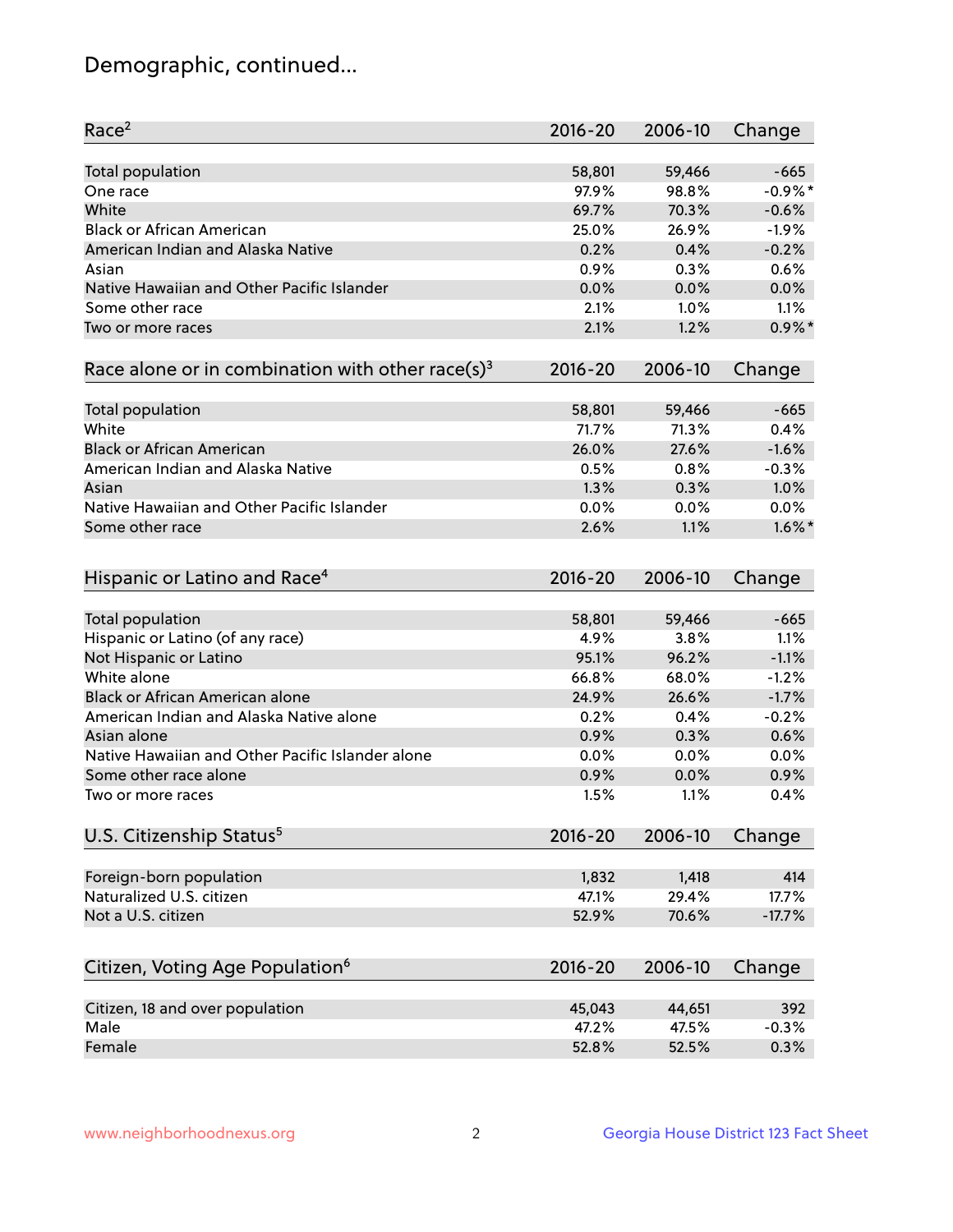#### Economic

| Income <sup>7</sup>                                 | $2016 - 20$ | 2006-10 | Change     |
|-----------------------------------------------------|-------------|---------|------------|
|                                                     |             |         |            |
| All households                                      | 22,792      | 21,966  | 826        |
| Less than \$10,000                                  | 8.4%        | 11.2%   | $-2.8\%$ * |
| \$10,000 to \$14,999                                | 7.6%        | 10.3%   | $-2.7\%$ * |
| \$15,000 to \$24,999                                | 11.8%       | 14.9%   | $-3.1\%$ * |
| \$25,000 to \$34,999                                | 13.3%       | 13.9%   | $-0.5%$    |
| \$35,000 to \$49,999                                | 13.6%       | 16.0%   | $-2.4%$    |
| \$50,000 to \$74,999                                | 17.0%       | 15.3%   | 1.7%       |
| \$75,000 to \$99,999                                | 12.2%       | 9.9%    | $2.3\%$ *  |
| \$100,000 to \$149,999                              | 11.6%       | 6.0%    | 5.5%*      |
| \$150,000 to \$199,999                              | 2.7%        | 1.7%    | 1.0%       |
| \$200,000 or more                                   | 1.8%        | 0.8%    | 1.1%       |
| Median household income (dollars)                   | 43,864      | 34,722  | $9,142*$   |
| Mean household income (dollars)                     | 59,809      | 45,807  | 14,003*    |
| With earnings                                       | 69.4%       | 71.4%   | $-2.1%$    |
| Mean earnings (dollars)                             | 59,478      | 47,006  | 12,472*    |
| <b>With Social Security</b>                         | 42.6%       | 37.5%   | $5.1\%$ *  |
| Mean Social Security income (dollars)               | 17,972      | 13,839  | 4,133*     |
| With retirement income                              | 26.8%       | 19.3%   | $7.5%$ *   |
| Mean retirement income (dollars)                    | 24,791      | 18,300  | $6,491*$   |
| With Supplemental Security Income                   | $8.5\%$     | 5.3%    | $3.2\%$ *  |
| Mean Supplemental Security Income (dollars)         | 9,613       | 7,908   | 1,705*     |
| With cash public assistance income                  | 1.3%        | 1.7%    | $-0.4%$    |
| Mean cash public assistance income (dollars)        | 1,512       | 2,999   | $-1,486*$  |
| With Food Stamp/SNAP benefits in the past 12 months | 16.0%       | 14.9%   | 1.2%       |
|                                                     |             |         |            |
| Families                                            | 15,708      | 15,659  | 49         |
| Less than \$10,000                                  | 5.5%        | 7.4%    | $-1.9%$    |
| \$10,000 to \$14,999                                | 3.5%        | 6.9%    | $-3.4\%$ * |
| \$15,000 to \$24,999                                | 8.4%        | 14.5%   | $-6.1\%$ * |
| \$25,000 to \$34,999                                | 12.0%       | 13.7%   | $-1.7%$    |
| \$35,000 to \$49,999                                | 14.8%       | 16.3%   | $-1.6%$    |
| \$50,000 to \$74,999                                | 19.2%       | 18.3%   | 0.9%       |
| \$75,000 to \$99,999                                | 15.2%       | 12.5%   | $2.6\%$ *  |
| \$100,000 to \$149,999                              | 15.4%       | 7.3%    | $8.1\%$ *  |
| \$150,000 to \$199,999                              | 3.6%        | 2.2%    | 1.4%       |
| \$200,000 or more                                   | 2.5%        | 0.9%    | 1.5%       |
| Median family income (dollars)                      | 57,827      | 41,453  | 16,374*    |
| Mean family income (dollars)                        | 71,037      | 52,038  | 18,999*    |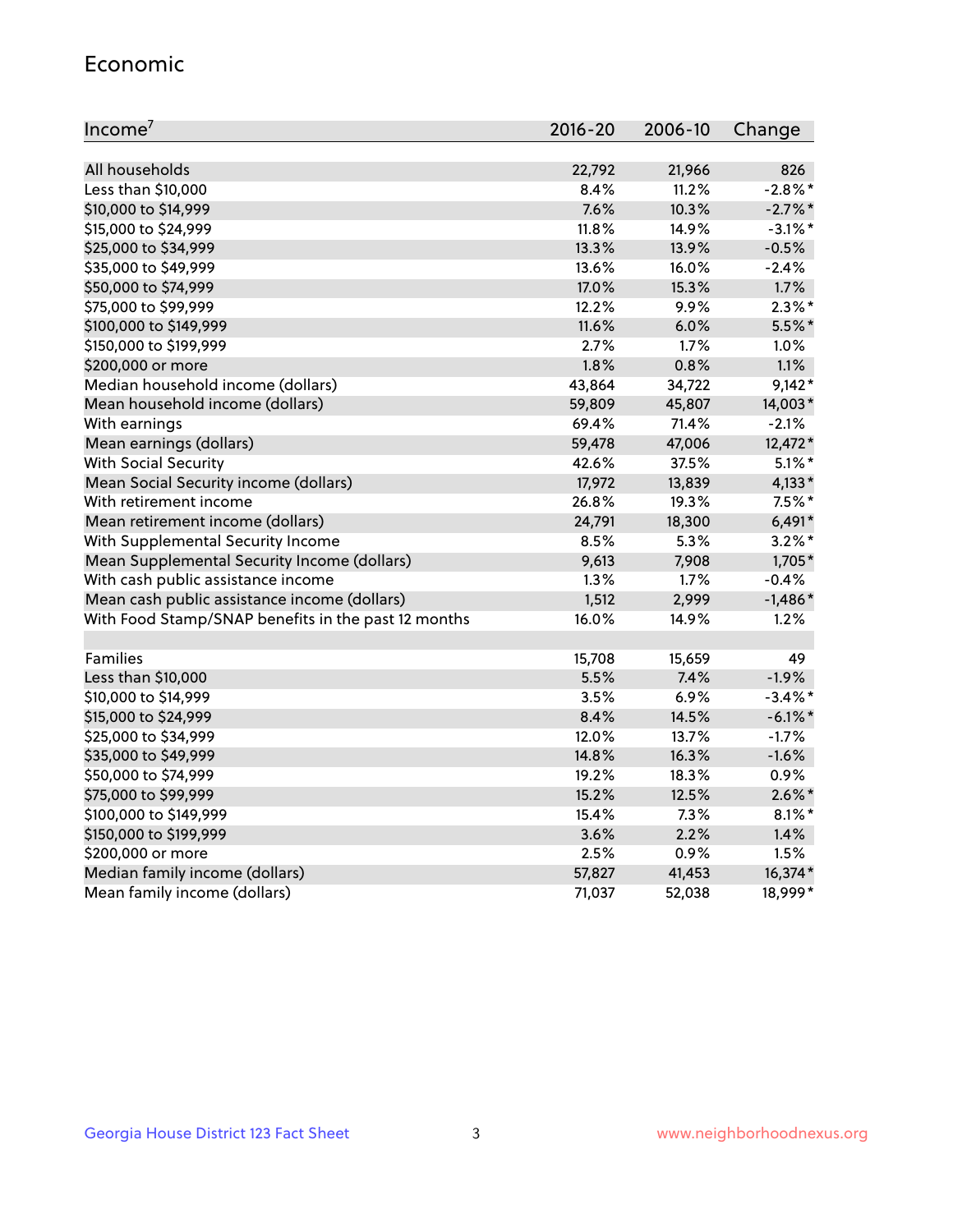## Economic, continued...

| Income, continued <sup>8</sup>                                        | $2016 - 20$ | 2006-10 | Change             |
|-----------------------------------------------------------------------|-------------|---------|--------------------|
|                                                                       |             |         |                    |
| Nonfamily households                                                  | 7,085       | 6,307   | 778*               |
| Median nonfamily income (dollars)                                     | 22,744      | 19,697  | 3,046*             |
| Mean nonfamily income (dollars)                                       | 32,510      | 28,707  | 3,803              |
| Median earnings for workers (dollars)                                 | 29,616      | 24,334  | $5,282*$           |
| Median earnings for male full-time, year-round workers                | 42,598      | 36,041  | $6,557*$           |
| (dollars)                                                             |             |         |                    |
| Median earnings for female full-time, year-round workers<br>(dollars) | 32,077      | 26,933  | $5,144*$           |
| Per capita income (dollars)                                           | 24,178      | 18,121  | $6,057*$           |
|                                                                       |             |         |                    |
| Families and People Below Poverty Level <sup>9</sup>                  | 2016-20     | 2006-10 | Change             |
| <b>All families</b>                                                   | 15.1%       | 17.8%   | $-2.7%$            |
| With related children under 18 years                                  | 26.8%       | 28.5%   | $-1.8%$            |
|                                                                       | 33.5%       | 34.1%   | $-0.6%$            |
| With related children under 5 years only                              | 7.9%        | 9.2%    |                    |
| Married couple families                                               |             | 12.4%   | $-1.4%$<br>2.2%    |
| With related children under 18 years                                  | 14.5%       |         |                    |
| With related children under 5 years only                              | 17.3%       | 20.8%   | $-3.5%$<br>$-8.4%$ |
| Families with female householder, no husband present                  | 31.5%       | 39.9%   |                    |
| With related children under 18 years                                  | 44.9%       | 53.7%   | $-8.8%$            |
| With related children under 5 years only                              | 69.0%       | 56.7%   | 12.3%              |
| All people                                                            | 20.6%       | 22.1%   | $-1.5%$            |
| Under 18 years                                                        | 31.9%       | 33.6%   | $-1.6%$            |
| Related children under 18 years                                       | 31.8%       | 33.5%   | $-1.7%$            |
| Related children under 5 years                                        | 37.7%       | 45.9%   | $-8.2%$            |
| Related children 5 to 17 years                                        | 29.6%       | 29.2%   | 0.4%               |
| 18 years and over                                                     | 17.4%       | 18.5%   | $-1.1%$            |
| 18 to 64 years                                                        | 18.7%       | 18.8%   | $-0.1%$            |
| 65 years and over                                                     | 13.6%       | 17.2%   | $-3.6%$            |
| People in families                                                    | 18.2%       | 20.1%   | $-1.9%$            |
| Unrelated individuals 15 years and over                               | 32.7%       | 33.9%   | $-1.2%$            |
|                                                                       |             |         |                    |
| Non-Hispanic white people                                             | 13.8%       | 16.7%   | $-2.8%$            |
| Black or African-American people                                      | 33.2%       | 33.7%   | $-0.5%$            |
| Asian people                                                          | 49.2%       | 3.0%    | 46.2%              |
| Hispanic or Latino people                                             | 41.3%       | 40.3%   | 1.0%               |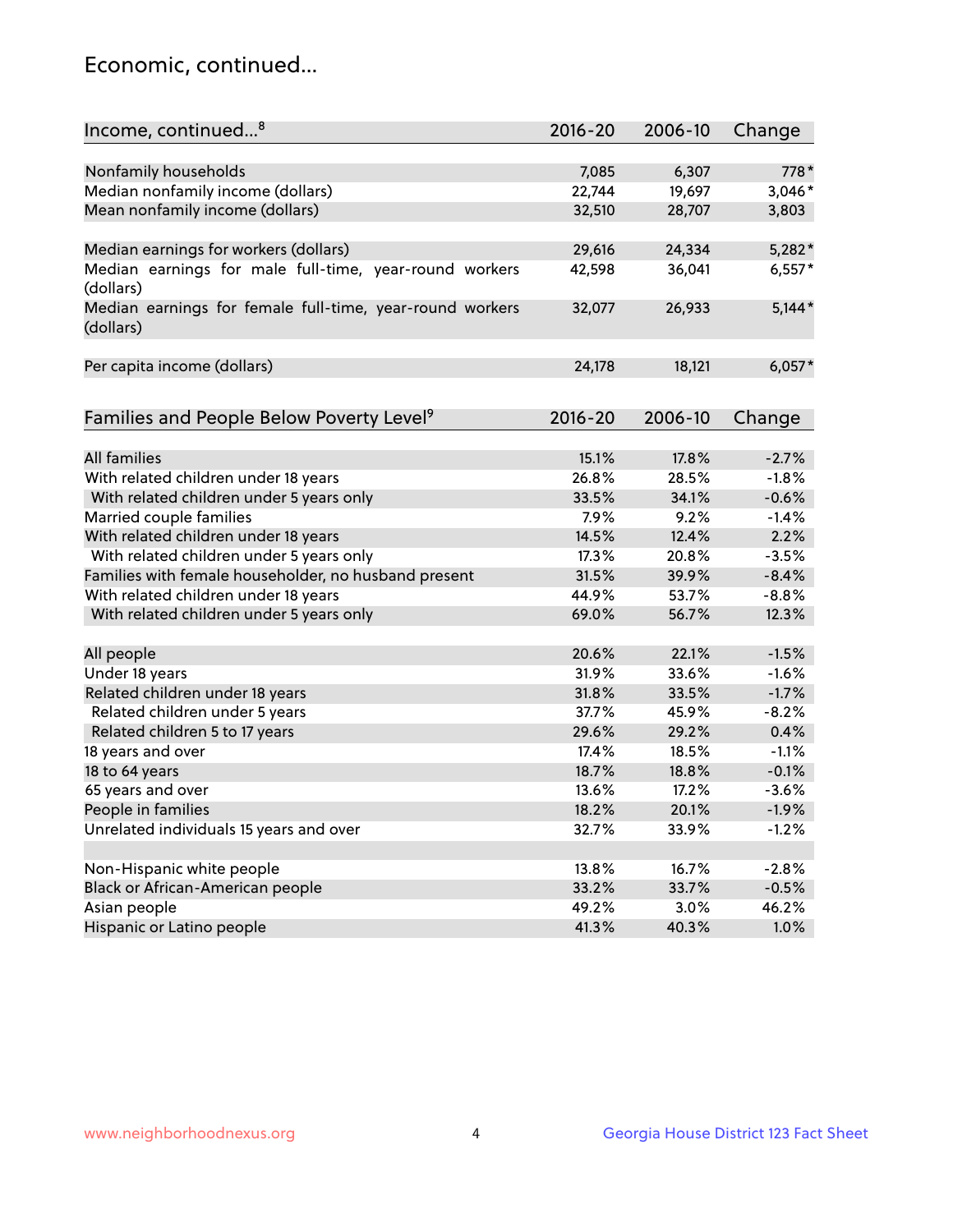## Employment

| Employment Status <sup>10</sup>                                             | $2016 - 20$     | 2006-10         | Change         |
|-----------------------------------------------------------------------------|-----------------|-----------------|----------------|
|                                                                             |                 |                 |                |
| Population 16 years and over                                                | 47,545          | 47,250          | 295            |
| In labor force                                                              | 55.5%           | 56.6%           | $-1.0%$        |
| Civilian labor force                                                        | 55.4%           | 56.3%           | $-0.9%$        |
| Employed                                                                    | 52.0%           | 50.8%           | 1.2%           |
| Unemployed                                                                  | 3.4%            | 5.5%            | $-2.1%$        |
| <b>Armed Forces</b>                                                         | 0.1%            | 0.2%            | $-0.2%$        |
| Not in labor force                                                          | 44.5%           | 43.4%           | 1.0%           |
|                                                                             |                 |                 |                |
| Civilian labor force                                                        | 26,350          | 26,609          | $-260$         |
| <b>Unemployment Rate</b>                                                    | 6.2%            | 9.8%            | $-3.7%$        |
|                                                                             |                 |                 |                |
| Females 16 years and over<br>In labor force                                 | 24,903<br>51.4% | 24,792<br>51.4% | 111<br>$-0.0%$ |
|                                                                             |                 |                 |                |
| Civilian labor force                                                        | 51.4%           | 51.4%           | $-0.0%$        |
| Employed                                                                    | 48.4%           | 46.1%           | 2.3%           |
| Own children of the householder under 6 years                               | 3,699           | 4,060           | $-360$         |
| All parents in family in labor force                                        | 56.3%           | 68.8%           | $-12.5%$       |
|                                                                             |                 |                 |                |
| Own children of the householder 6 to 17 years                               | 8,115           | 8,642           | $-528$         |
| All parents in family in labor force                                        | 68.4%           | 70.1%           | $-1.8%$        |
|                                                                             |                 |                 |                |
| Industry <sup>11</sup>                                                      | $2016 - 20$     | 2006-10         | Change         |
|                                                                             |                 |                 |                |
| Civilian employed population 16 years and over                              | 24,720          | 23,990          | 730            |
| Agriculture, forestry, fishing and hunting, and mining                      | 3.2%            | 4.1%            | $-0.8%$        |
| Construction                                                                | 7.6%            | 9.0%            | $-1.4%$        |
| Manufacturing                                                               | 16.8%           | 18.7%           | $-1.9%$        |
| Wholesale trade                                                             | 3.7%            | 3.5%            | 0.3%           |
| Retail trade                                                                | 10.2%           | 10.7%           | $-0.6%$        |
| Transportation and warehousing, and utilities                               | 6.1%            | 4.7%            | 1.4%           |
| Information                                                                 | 0.7%            | 1.3%            | $-0.6%$        |
| Finance and insurance, and real estate and rental and leasing               | 3.1%            | 3.5%            | $-0.4%$        |
| Professional, scientific, and management, and administrative                | 8.2%            | 6.0%            | 2.2%           |
| and waste management services                                               |                 |                 |                |
| Educational services, and health care and social assistance                 | 23.9%           | 21.0%           | $2.9\%$ *      |
| Arts, entertainment, and recreation, and accommodation and<br>food services | 5.9%            | 7.7%            | $-1.8\%$       |
| Other services, except public administration                                | 4.9%            | 5.0%            | $-0.0%$        |
| Public administration                                                       | 5.6%            | 5.0%            | $0.7\%$        |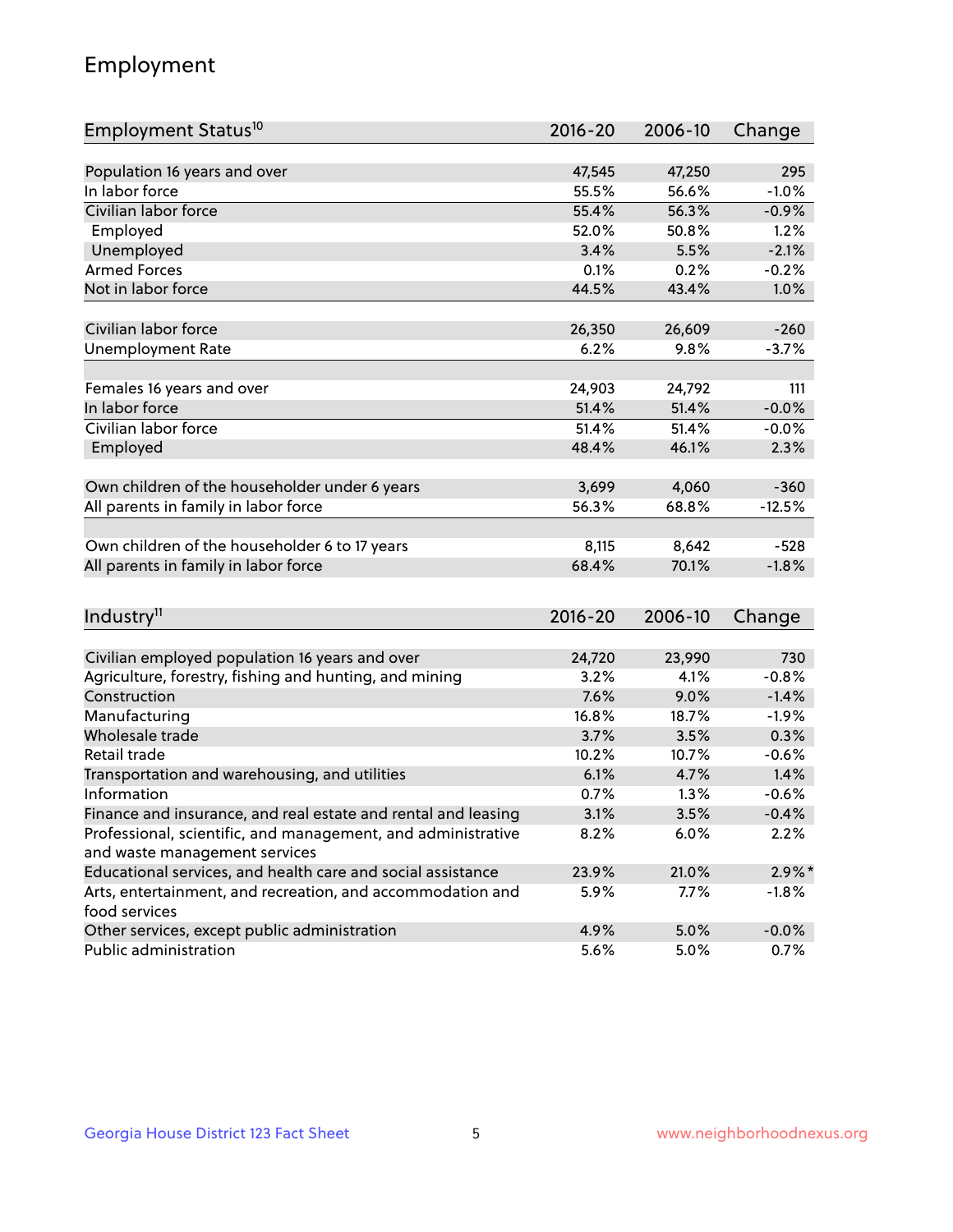## Employment, continued...

| Occupation <sup>12</sup>                                                    | $2016 - 20$    | 2006-10        | Change          |
|-----------------------------------------------------------------------------|----------------|----------------|-----------------|
| Civilian employed population 16 years and over                              |                |                |                 |
|                                                                             | 24,720         | 23,990         | 730             |
| Management, business, science, and arts occupations<br>Service occupations  | 26.5%<br>18.2% | 25.4%<br>18.5% | 1.1%<br>$-0.3%$ |
|                                                                             |                |                |                 |
| Sales and office occupations                                                | 20.6%          | 21.0%          | $-0.4%$         |
| Natural<br>and<br>resources,<br>construction,<br>maintenance<br>occupations | 12.2%          | 14.1%          | $-2.0%$         |
| Production, transportation, and material moving occupations                 | 22.6%          | 21.0%          | 1.5%            |
| Class of Worker <sup>13</sup>                                               | $2016 - 20$    | 2006-10        | Change          |
|                                                                             |                |                |                 |
| Civilian employed population 16 years and over                              | 24,720         | 23,990         | 730             |
| Private wage and salary workers                                             | 73.1%          | 72.8%          | 0.3%            |
| Government workers                                                          | 20.1%          | 18.8%          | 1.4%            |
| Self-employed in own not incorporated business workers                      | 6.6%           | 8.3%           | $-1.7%$         |
| Unpaid family workers                                                       | 0.1%           | 0.2%           | $-0.0%$         |
| Job Flows <sup>14</sup>                                                     | 2019           | 2010           | Change          |
|                                                                             |                |                |                 |
| Total Jobs in district                                                      | 13,335         | 14,095         | $-760$          |
| Held by residents of district                                               | 54.5%          | 56.6%          | $-2.1%$         |
| Held by non-residents of district                                           | 45.5%          | 43.4%          | 2.1%            |
|                                                                             |                |                |                 |
| Jobs by Industry Sector <sup>15</sup>                                       | 2019           | 2010           | Change          |
| Total Jobs in district                                                      | 13,335         | 14,095         | $-760$          |
| Goods Producing sectors                                                     | 30.6%          | 30.4%          | 0.2%            |
| Trade, Transportation, and Utilities sectors                                | 18.3%          | 17.5%          | 0.8%            |
| All Other Services sectors                                                  | 51.1%          | 52.1%          | $-1.0%$         |
|                                                                             |                |                |                 |
| Total Jobs in district held by district residents                           | 7,273          | 7,978          | $-705$          |
| <b>Goods Producing sectors</b>                                              | 31.4%          | 32.3%          | $-0.9%$         |
| Trade, Transportation, and Utilities sectors                                | 16.5%          | 14.5%          | 2.0%            |
| All Other Services sectors                                                  | 52.0%          | 53.2%          | $-1.2%$         |
|                                                                             |                |                |                 |
| Jobs by Earnings <sup>16</sup>                                              | 2019           | 2010           | Change          |
|                                                                             |                |                |                 |
| Total Jobs in district                                                      | 13,335         | 14,095         | $-760$          |
| Jobs with earnings \$1250/month or less                                     | 26.0%          | 31.1%          | $-5.1%$         |
| Jobs with earnings \$1251/month to \$3333/month                             | 39.6%          | 46.8%          | $-7.2%$         |
| Jobs with earnings greater than \$3333/month                                | 34.4%          | 22.1%          | 12.4%           |
|                                                                             |                |                |                 |
| Total Jobs in district held by district residents                           | 7,273          | 7,978          | $-705$          |
| Jobs with earnings \$1250/month or less                                     | 25.8%          | 31.4%          | $-5.6%$         |
| Jobs with earnings \$1251/month to \$3333/month                             | 40.7%          | 47.8%          | $-7.1%$         |
| Jobs with earnings greater than \$3333/month                                | 33.5%          | 20.8%          | 12.6%           |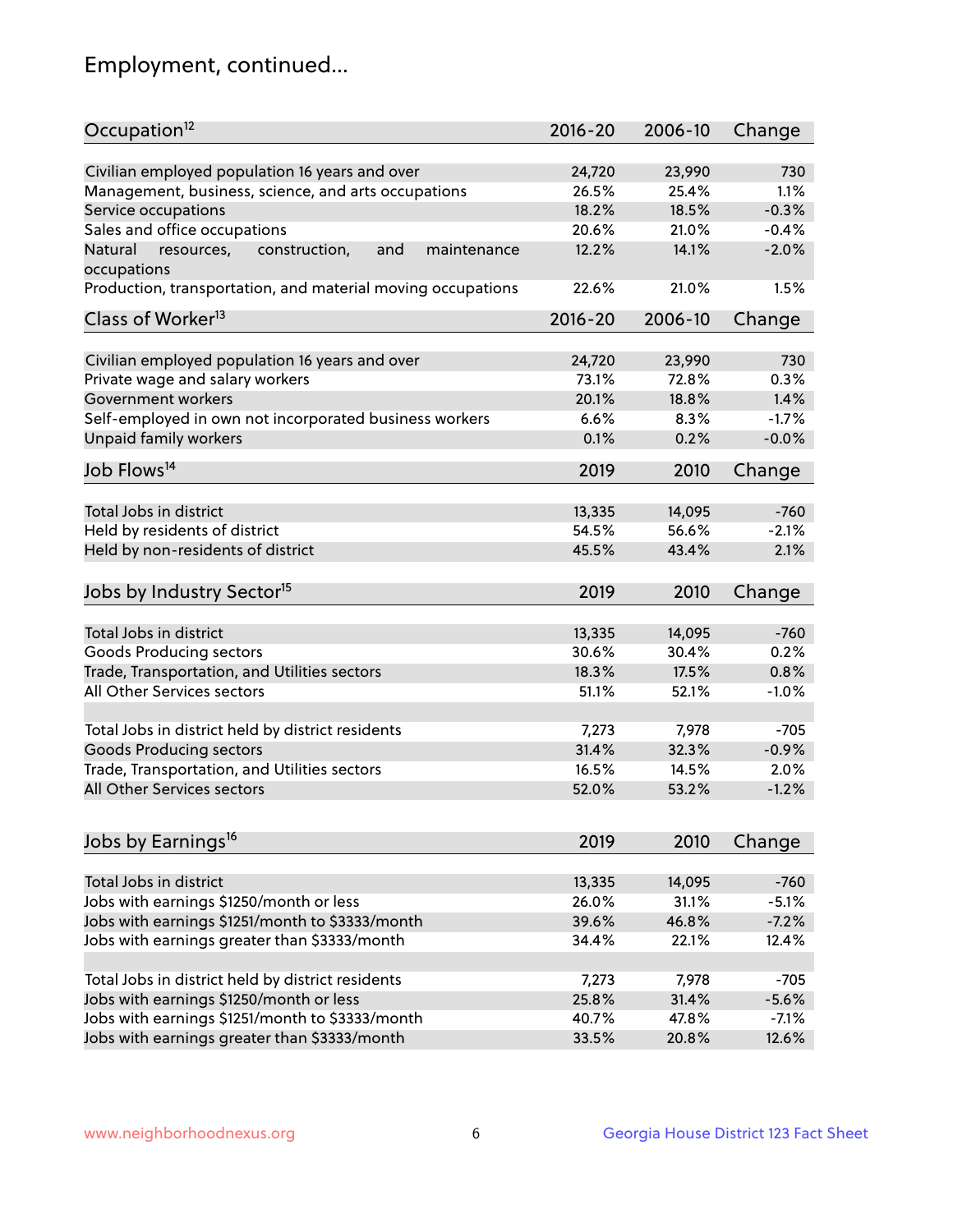## Employment, continued...

| Jobs by Age of Worker <sup>17</sup>               | 2019   | 2010   | Change  |
|---------------------------------------------------|--------|--------|---------|
|                                                   |        |        |         |
| Total Jobs in district                            | 13,335 | 14,095 | $-760$  |
| Jobs with workers age 29 or younger               | 19.3%  | 20.2%  | $-0.9%$ |
| Jobs with workers age 30 to 54                    | 52.3%  | 57.2%  | $-4.9%$ |
| Jobs with workers age 55 or older                 | 28.4%  | 22.6%  | 5.8%    |
|                                                   |        |        |         |
| Total Jobs in district held by district residents | 7,273  | 7,978  | $-705$  |
| Jobs with workers age 29 or younger               | 18.0%  | 17.5%  | 0.5%    |
| Jobs with workers age 30 to 54                    | 51.5%  | 57.3%  | $-5.9%$ |
| Jobs with workers age 55 or older                 | 30.6%  | 25.2%  | 5.4%    |

#### Education

| School Enrollment <sup>18</sup>                | $2016 - 20$ | 2006-10 | Change     |
|------------------------------------------------|-------------|---------|------------|
|                                                |             |         |            |
| Population 3 years and over enrolled in school | 12,757      | 14,430  | $-1,673*$  |
| Nursery school, preschool                      | 8.3%        | 7.4%    | $0.9\%$    |
| Kindergarten                                   | 6.0%        | 6.5%    | $-0.5%$    |
| Elementary school (grades 1-8)                 | 45.7%       | 42.2%   | $3.5\%$ *  |
| High school (grades 9-12)                      | 24.9%       | 25.7%   | $-0.8%$    |
| College or graduate school                     | 15.0%       | 18.1%   | $-3.1%$    |
| Educational Attainment <sup>19</sup>           | $2016 - 20$ | 2006-10 | Change     |
|                                                |             |         |            |
| Population 25 years and over                   | 41,342      | 40,312  | 1,030      |
| Less than 9th grade                            | 5.6%        | 9.6%    | $-4.0\%$ * |
| 9th to 12th grade, no diploma                  | 12.0%       | 16.6%   | $-4.7%$ *  |
| High school graduate (includes equivalency)    | 39.7%       | 40.5%   | $-0.8%$    |
| Some college, no degree                        | 19.5%       | 15.3%   | $4.1\%$ *  |
| Associate's degree                             | 7.4%        | 5.4%    | $2.0\%$ *  |
| Bachelor's degree                              | 9.3%        | 7.7%    | $1.6\%$ *  |
| Graduate or professional degree                | 6.5%        | 4.8%    | $1.7\%$    |
|                                                |             |         |            |
| Percent high school graduate or higher         | 82.4%       | 73.7%   | $8.7\%$ *  |
| Percent bachelor's degree or higher            | 15.8%       | 12.5%   | $3.3\%$ *  |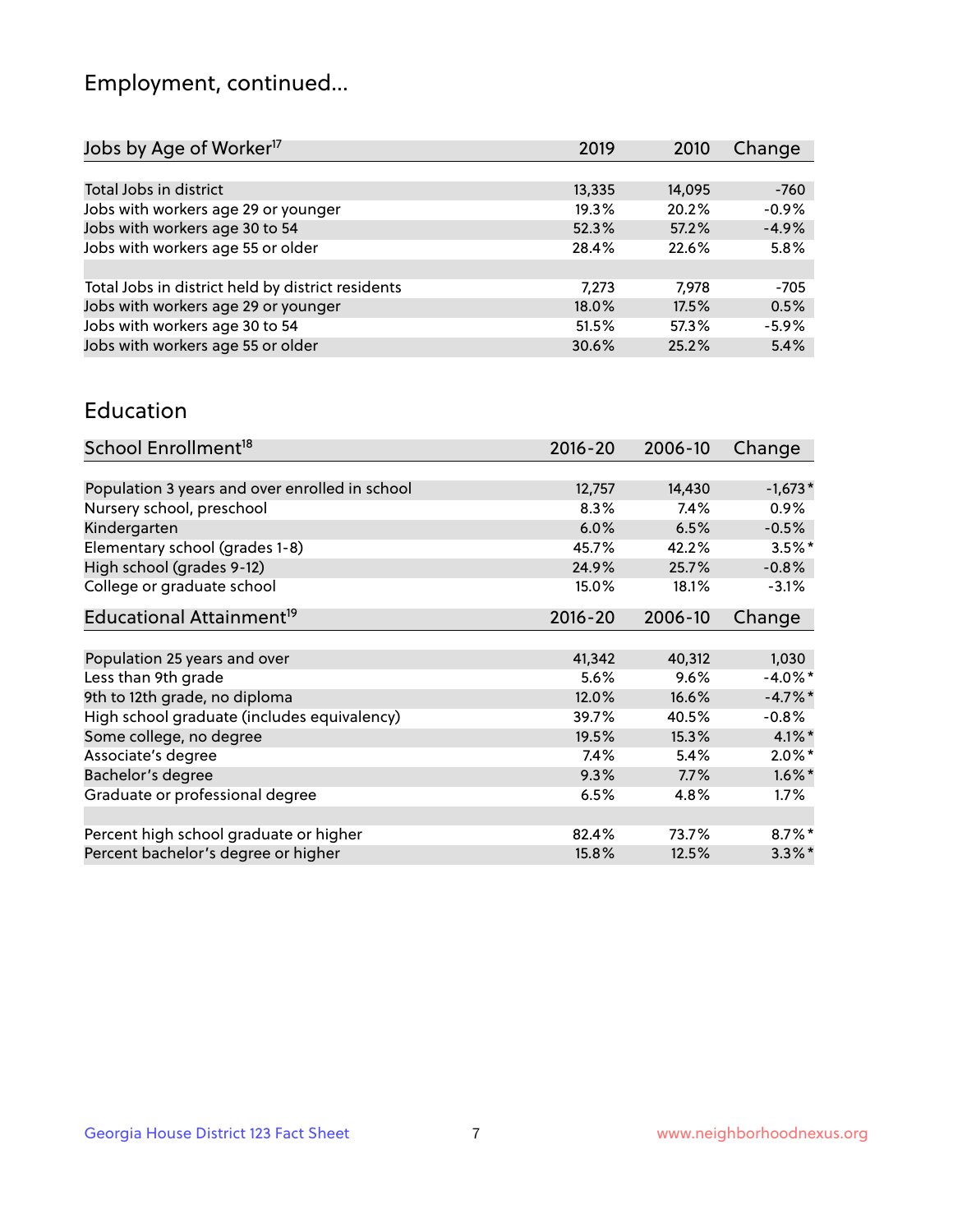## Housing

| Households by Type <sup>20</sup>                     | 2016-20     | 2006-10 | Change     |
|------------------------------------------------------|-------------|---------|------------|
|                                                      |             |         |            |
| <b>Total households</b>                              | 22,792      | 21,966  | 826        |
| Family households (families)                         | 68.9%       | 71.3%   | $-2.4\%$ * |
| With own children under 18 years                     | 23.8%       | 27.0%   | $-3.2%$    |
| Married-couple family                                | 48.2%       | 48.2%   | 0.0%       |
| With own children of the householder under 18 years  | 14.9%       | 15.7%   | $-0.8%$    |
| Male householder, no wife present, family            | 4.8%        | 5.5%    | $-0.7%$    |
| With own children of the householder under 18 years  | 1.4%        | 2.6%    | $-1.2%$    |
| Female householder, no husband present, family       | 15.9%       | 17.6%   | $-1.7%$    |
| With own children of the householder under 18 years  | 7.5%        | 8.7%    | $-1.2%$    |
| Nonfamily households                                 | 31.1%       | 28.7%   | 2.4%       |
| Householder living alone                             | 26.5%       | 25.4%   | 1.1%       |
| 65 years and over                                    | 14.7%       | 11.2%   | $3.5%$ *   |
|                                                      |             |         |            |
| Households with one or more people under 18 years    | 29.3%       | 32.7%   | $-3.3%$ *  |
| Households with one or more people 65 years and over | 37.5%       | 29.3%   | $8.2\%$ *  |
|                                                      |             |         |            |
| Average household size                               | 2.55        | 2.67    | $-0.12*$   |
| Average family size                                  | 3.10        | 3.20    | $-0.10$    |
|                                                      |             |         |            |
| Housing Occupancy <sup>21</sup>                      | 2016-20     | 2006-10 | Change     |
|                                                      |             |         |            |
| Total housing units                                  | 28,605      | 27,968  | 638        |
| Occupied housing units                               | 79.7%       | 78.5%   | 1.1%       |
| Vacant housing units                                 | 20.3%       | 21.5%   | $-1.1%$    |
| Homeowner vacancy rate                               | 1.6         | 2.9     | $-1.3$     |
| Rental vacancy rate                                  | 3.3         | 8.7     | $-5.4$     |
|                                                      |             |         |            |
| Units in Structure <sup>22</sup>                     | $2016 - 20$ | 2006-10 | Change     |
|                                                      |             |         |            |
| Total housing units                                  | 28,605      | 27,968  | 638        |
| 1-unit, detached                                     | 67.8%       | 65.1%   | $2.7\%$ *  |
| 1-unit, attached                                     | 0.9%        | 0.9%    | $-0.0%$    |
| 2 units                                              | 2.3%        | 2.4%    | $-0.1%$    |
| 3 or 4 units                                         | 2.3%        | 0.8%    | 1.5%       |
| 5 to 9 units                                         | 1.2%        | 1.3%    | $-0.0%$    |
| 10 to 19 units                                       | 0.1%        | 0.2%    | $-0.2%$    |
| 20 or more units                                     | 0.7%        | 0.6%    | 0.1%       |
| Mobile home                                          | 24.5%       | 28.6%   | $-4.1\%$ * |
| Boat, RV, van, etc.                                  | 0.2%        | 0.1%    | 0.2%       |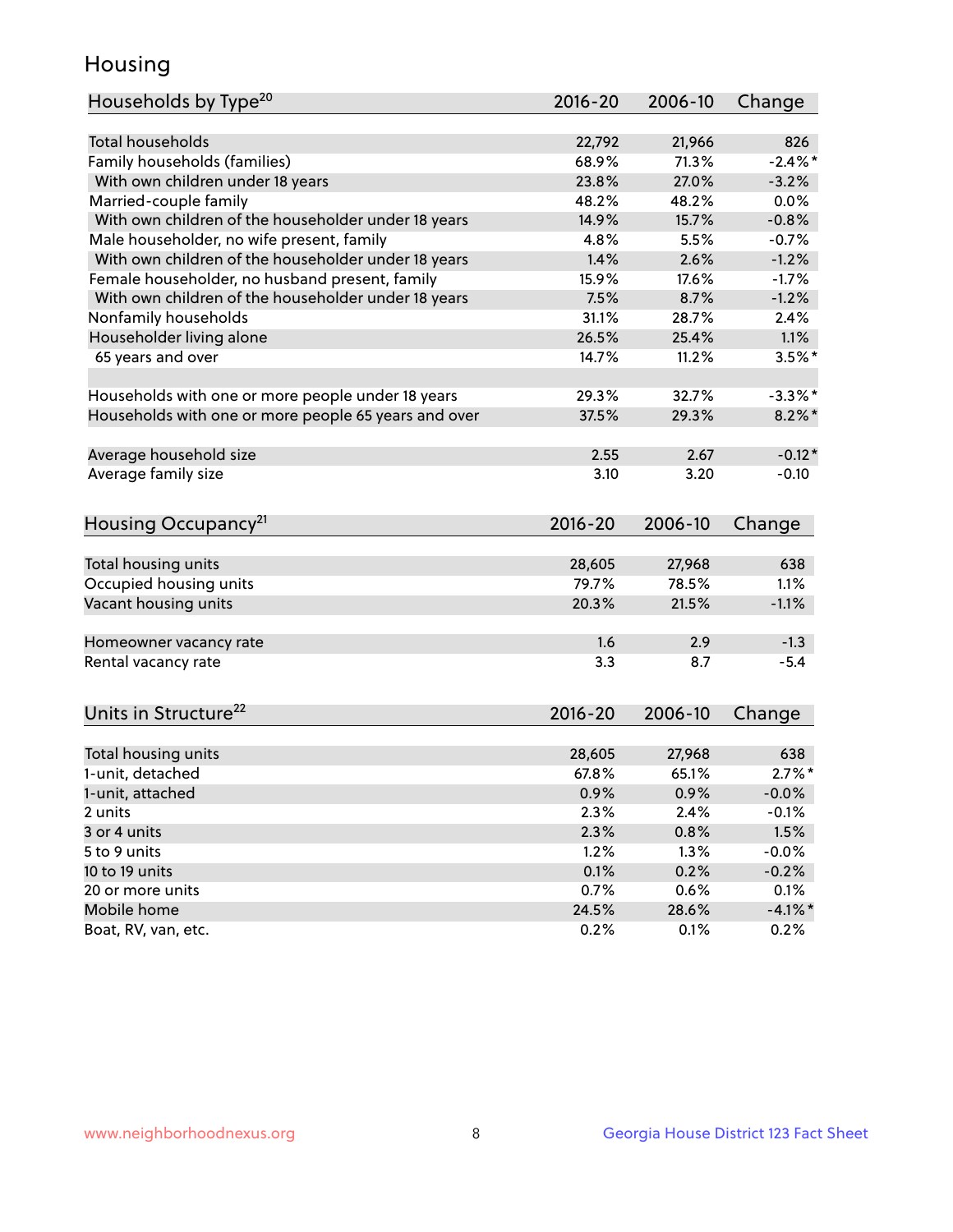## Housing, Continued...

| Year Structure Built <sup>23</sup>             | 2016-20     | 2006-10        | Change     |
|------------------------------------------------|-------------|----------------|------------|
| Total housing units                            | 28,605      | 27,968         | 638        |
| Built 2014 or later                            | 2.2%        | (X)            | (X)        |
| Built 2010 to 2013                             | 1.1%        | (X)            | (X)        |
| Built 2000 to 2009                             | 11.1%       | 7.6%           | $3.5\%$ *  |
|                                                | 19.0%       | 19.6%          |            |
| Built 1990 to 1999                             | 17.6%       |                | $-0.6%$    |
| Built 1980 to 1989                             |             | 17.5%<br>20.9% | 0.2%       |
| Built 1970 to 1979                             | 18.9%       |                | $-2.0%$    |
| Built 1960 to 1969                             | 11.2%       | 12.5%          | $-1.3%$    |
| Built 1950 to 1959                             | 7.6%        | 7.7%           | $-0.1%$    |
| Built 1940 to 1949                             | 3.4%        | 4.1%           | $-0.6%$    |
| Built 1939 or earlier                          | 8.0%        | 10.3%          | $-2.3\%$ * |
| Housing Tenure <sup>24</sup>                   | $2016 - 20$ | 2006-10        | Change     |
| Occupied housing units                         | 22,792      | 21,966         | 826        |
| Owner-occupied                                 | 71.2%       | 73.9%          | $-2.7%$ *  |
| Renter-occupied                                | 28.8%       | 26.1%          | 2.7%       |
| Average household size of owner-occupied unit  | 2.57        | 2.63           | $-0.06*$   |
| Average household size of renter-occupied unit | 2.50        | 2.78           | $-0.28*$   |
| Residence 1 Year Ago <sup>25</sup>             | $2016 - 20$ | 2006-10        | Change     |
| Population 1 year and over                     | 58,110      | 58,881         | $-771$     |
| Same house                                     | 89.5%       | 90.6%          | $-1.1%$    |
| Different house in the U.S.                    | 10.4%       | 9.3%           | 1.1%       |
|                                                | 4.2%        | 5.1%           | $-0.9%$    |
| Same county                                    | 6.2%        | 4.2%           | $2.0\%$ *  |
| Different county<br>Same state                 | 4.7%        | 3.3%           | $1.4\%$ *  |
|                                                |             |                |            |
| Different state                                | 1.4%        | 0.9%           | 0.6%       |
| Abroad                                         | 0.1%        | 0.1%           | 0.0%       |
| Value of Housing Unit <sup>26</sup>            | $2016 - 20$ | 2006-10        | Change     |
| Owner-occupied units                           | 16,226      | 16,236         | $-11$      |
| Less than \$50,000                             | 19.5%       | 19.9%          | $-0.5%$    |
| \$50,000 to \$99,999                           | 26.5%       | 31.4%          | $-4.9%$ *  |
| \$100,000 to \$149,999                         | 16.8%       | 17.9%          | $-1.1%$    |
| \$150,000 to \$199,999                         | 15.3%       | 12.7%          | 2.6%       |
| \$200,000 to \$299,999                         | 12.0%       | 10.5%          | 1.5%       |
| \$300,000 to \$499,999                         | 6.9%        | 4.9%           | 1.9%       |
| \$500,000 to \$999,999                         | 2.3%        | 1.9%           | 0.3%       |
| \$1,000,000 or more                            | 0.8%        | 0.7%           | 0.1%       |
| Median (dollars)                               | 110,555     | 97,442         | $13,113*$  |
| Mortgage Status <sup>27</sup>                  | $2016 - 20$ | 2006-10        | Change     |
| Owner-occupied units                           | 16,226      | 16,236         | $-11$      |
| Housing units with a mortgage                  | 45.0%       | 51.7%          | $-6.7%$ *  |
| Housing units without a mortgage               | 55.0%       | 48.3%          | $6.7\%$ *  |
|                                                |             |                |            |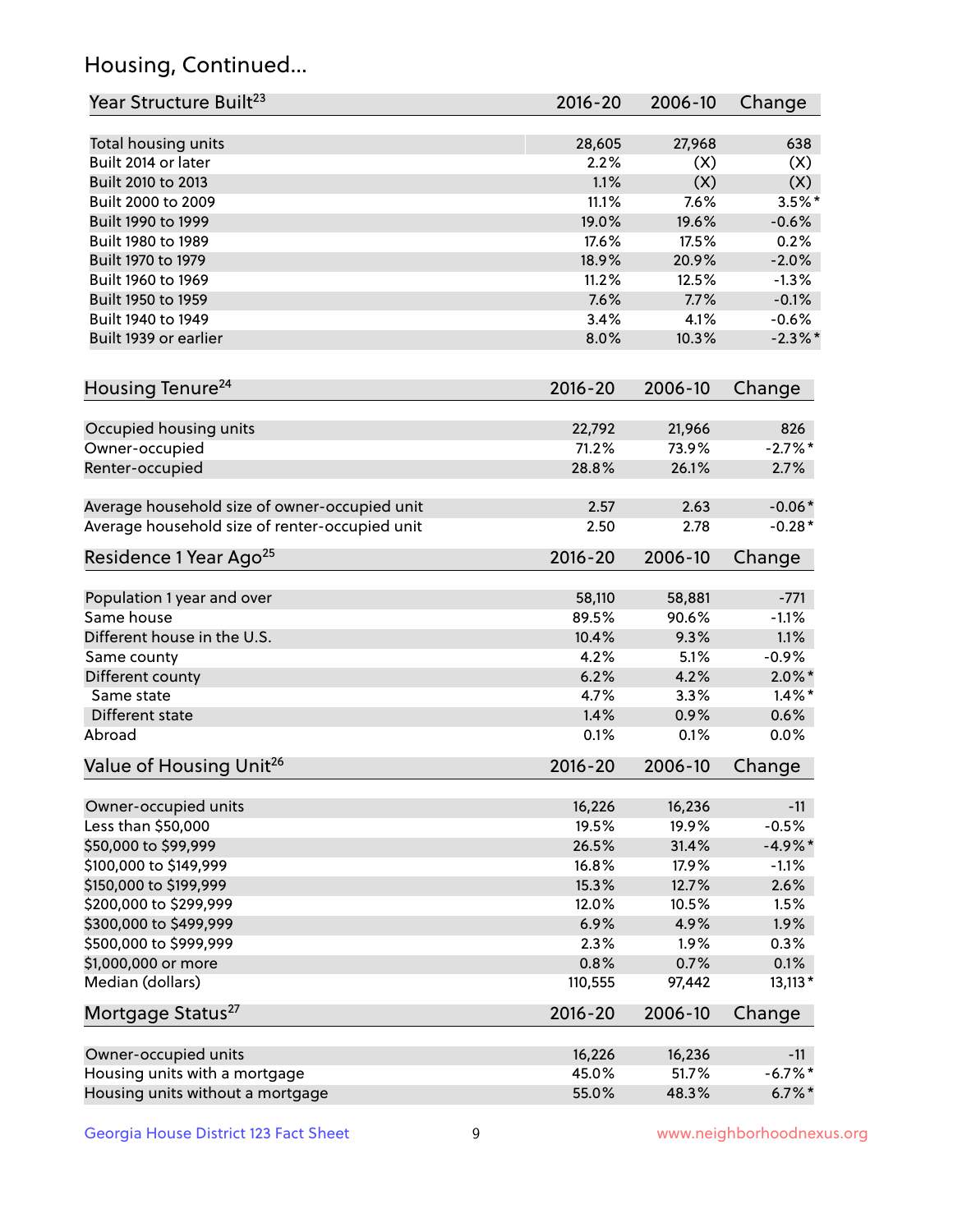## Housing, Continued...

| Selected Monthly Owner Costs <sup>28</sup>                                            | $2016 - 20$ | 2006-10 | Change      |
|---------------------------------------------------------------------------------------|-------------|---------|-------------|
| Housing units with a mortgage                                                         | 7,305       | 8,400   | $-1,096*$   |
| Less than \$300                                                                       | 0.5%        | 0.1%    | 0.3%        |
| \$300 to \$499                                                                        | 1.5%        | 3.5%    | $-2.1%$     |
| \$500 to \$999                                                                        | 37.7%       | 47.2%   | $-9.5%$ *   |
| \$1,000 to \$1,499                                                                    | 34.3%       | 30.7%   | 3.6%        |
| \$1,500 to \$1,999                                                                    | 16.0%       | 11.4%   | 4.7%*       |
| \$2,000 to \$2,999                                                                    | 7.8%        | 5.7%    | 2.1%        |
| \$3,000 or more                                                                       | 2.3%        | $1.3\%$ | $0.9\%$     |
| Median (dollars)                                                                      | 1,110       | 992     | $119*$      |
| Housing units without a mortgage                                                      | 8,921       | 7,836   | 1,085*      |
| Less than \$150                                                                       | 3.3%        | 5.9%    | $-2.6%$     |
| \$150 to \$249                                                                        | 11.4%       | 21.9%   | $-10.5\%$ * |
| \$250 to \$349                                                                        | 24.7%       | 29.5%   | $-4.8%$     |
| \$350 to \$499                                                                        | 33.3%       | 25.1%   | $8.1\%$ *   |
| \$500 to \$699                                                                        | 18.8%       | 12.2%   | $6.6\%$ *   |
| \$700 or more                                                                         | 8.5%        | 5.3%    | 3.2%        |
| Median (dollars)                                                                      | 399         | 325     | $74*$       |
| Selected Monthly Owner Costs as a Percentage of<br>Household Income <sup>29</sup>     | $2016 - 20$ | 2006-10 | Change      |
| Housing units with a mortgage (excluding units where<br>SMOCAPI cannot be computed)   | 7,280       | 8,352   | $-1,072*$   |
| Less than 20.0 percent                                                                | 45.8%       | 34.8%   | 11.0%*      |
| 20.0 to 24.9 percent                                                                  | 16.8%       | 18.8%   | $-2.1%$     |
| 25.0 to 29.9 percent                                                                  | 8.7%        | 8.6%    | 0.0%        |
| 30.0 to 34.9 percent                                                                  | 7.4%        | 6.6%    | 0.9%        |
| 35.0 percent or more                                                                  | 21.3%       | 31.1%   | $-9.8\%$ *  |
| Not computed                                                                          | 24          | 48      | $-24$       |
| Housing unit without a mortgage (excluding units where<br>SMOCAPI cannot be computed) | 8,880       | 7,729   | $1,151*$    |
| Less than 10.0 percent                                                                | 44.7%       | 42.1%   | 2.6%        |
| 10.0 to 14.9 percent                                                                  | 20.1%       | 16.3%   | $3.8\%$ *   |
| 15.0 to 19.9 percent                                                                  | 6.9%        | 10.7%   | $-3.8%$     |
| 20.0 to 24.9 percent                                                                  | 7.0%        | 7.7%    | $-0.7%$     |
| 25.0 to 29.9 percent                                                                  | 4.2%        | 3.7%    | 0.4%        |
| 30.0 to 34.9 percent                                                                  | 3.8%        | 4.5%    | $-0.6%$     |
| 35.0 percent or more                                                                  | 13.3%       | 15.0%   | $-1.7%$     |
| Not computed                                                                          | 41          | 107     | $-66$       |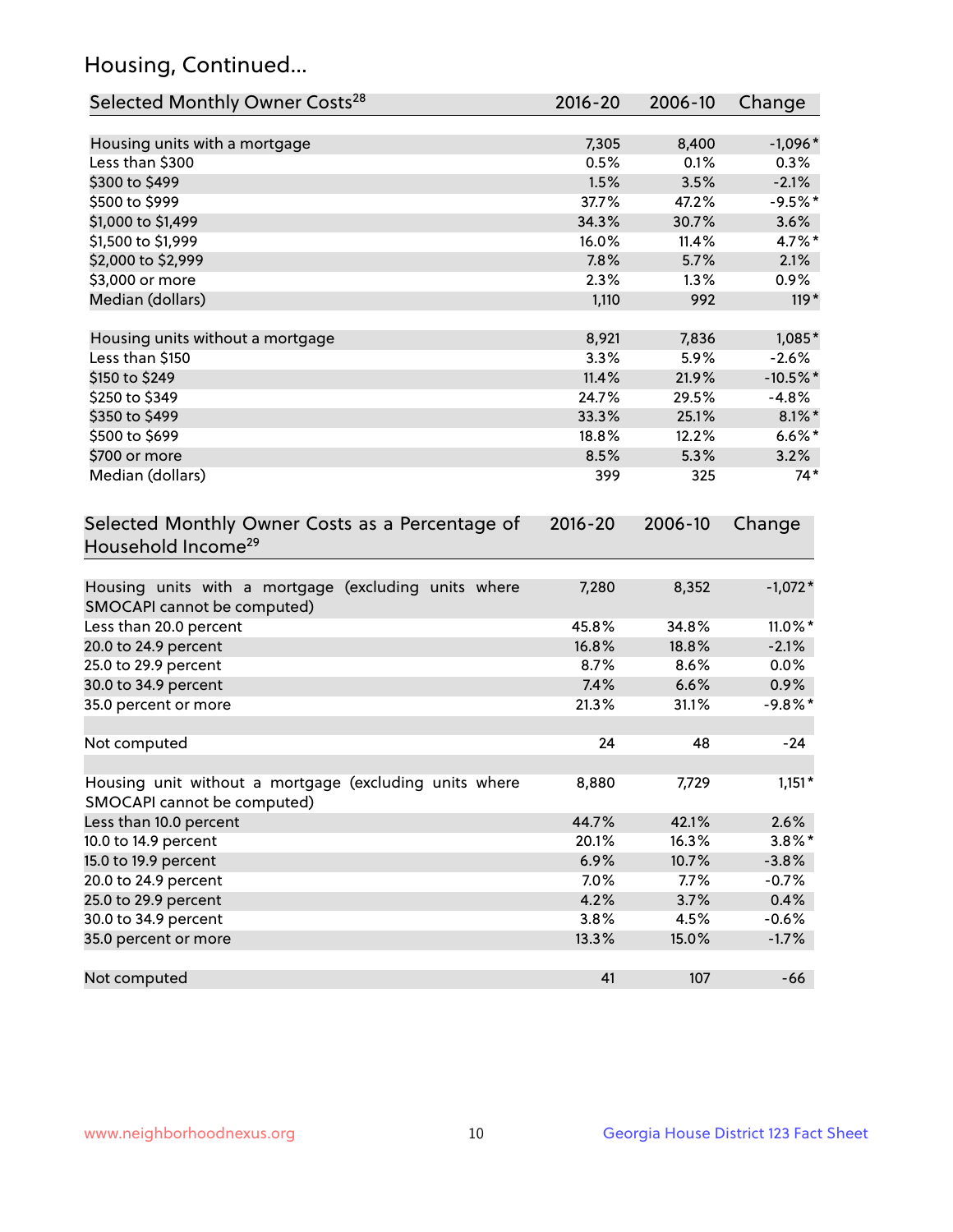## Housing, Continued...

| Gross Rent <sup>30</sup>   | 2016-20 | 2006-10 | Change   |
|----------------------------|---------|---------|----------|
|                            |         |         |          |
| Occupied units paying rent | 5,249   | 4,835   | 415      |
| Less than \$200            | 2.1%    | 4.3%    | $-2.1%$  |
| \$200 to \$499             | 17.9%   | 36.5%   | $-18.6%$ |
| \$500 to \$749             | 36.7%   | 37.3%   | $-0.6%$  |
| \$750 to \$999             | 32.2%   | 12.8%   | 19.5%*   |
| \$1,000 to \$1,499         | 10.1%   | 8.0%    | 2.1%     |
| \$1,500 to \$1,999         | 0.6%    | 1.2%    | $-0.6%$  |
| \$2,000 or more            | 0.3%    | 0.0%    | 0.3%     |
| Median (dollars)           | 712     | 557     | $155*$   |
|                            |         |         |          |
| No rent paid               | 1,317   | 896     | $422*$   |
|                            |         |         |          |

| Gross Rent as a Percentage of Household Income <sup>31</sup>                   | $2016 - 20$ | 2006-10  | Change  |
|--------------------------------------------------------------------------------|-------------|----------|---------|
|                                                                                |             |          |         |
| Occupied units paying rent (excluding units where GRAPI<br>cannot be computed) | 5,149       | 4,612    | 537     |
| Less than 15.0 percent                                                         | 23.7%       | 13.8%    | $9.9\%$ |
| 15.0 to 19.9 percent                                                           | 10.2%       | 8.6%     | 1.6%    |
| 20.0 to 24.9 percent                                                           | $10.0\%$    | 15.0%    | $-4.9%$ |
| 25.0 to 29.9 percent                                                           | 8.6%        | 12.3%    | $-3.7%$ |
| 30.0 to 34.9 percent                                                           | 5.7%        | $11.8\%$ | $-6.1%$ |
| 35.0 percent or more                                                           | 41.7%       | 38.5%    | 3.2%    |
|                                                                                |             |          |         |
| Not computed                                                                   | 1,417       | 1,118    | 299     |

## Transportation

| Commuting to Work <sup>32</sup>           | 2016-20 | 2006-10 | Change     |
|-------------------------------------------|---------|---------|------------|
|                                           |         |         |            |
| Workers 16 years and over                 | 24,199  | 23,544  | 655        |
| Car, truck, or van - drove alone          | 81.7%   | 78.6%   | $3.1\%$ *  |
| Car, truck, or van - carpooled            | 10.7%   | 14.6%   | $-3.8\%$ * |
| Public transportation (excluding taxicab) | 0.1%    | 0.2%    | $-0.0%$    |
| Walked                                    | 2.6%    | 2.1%    | 0.5%       |
| Other means                               | $1.2\%$ | $1.6\%$ | $-0.4%$    |
| Worked at home                            | 3.6%    | 2.9%    | 0.6%       |
|                                           |         |         |            |
| Mean travel time to work (minutes)        | 26.2    | 23.9    | 2.4        |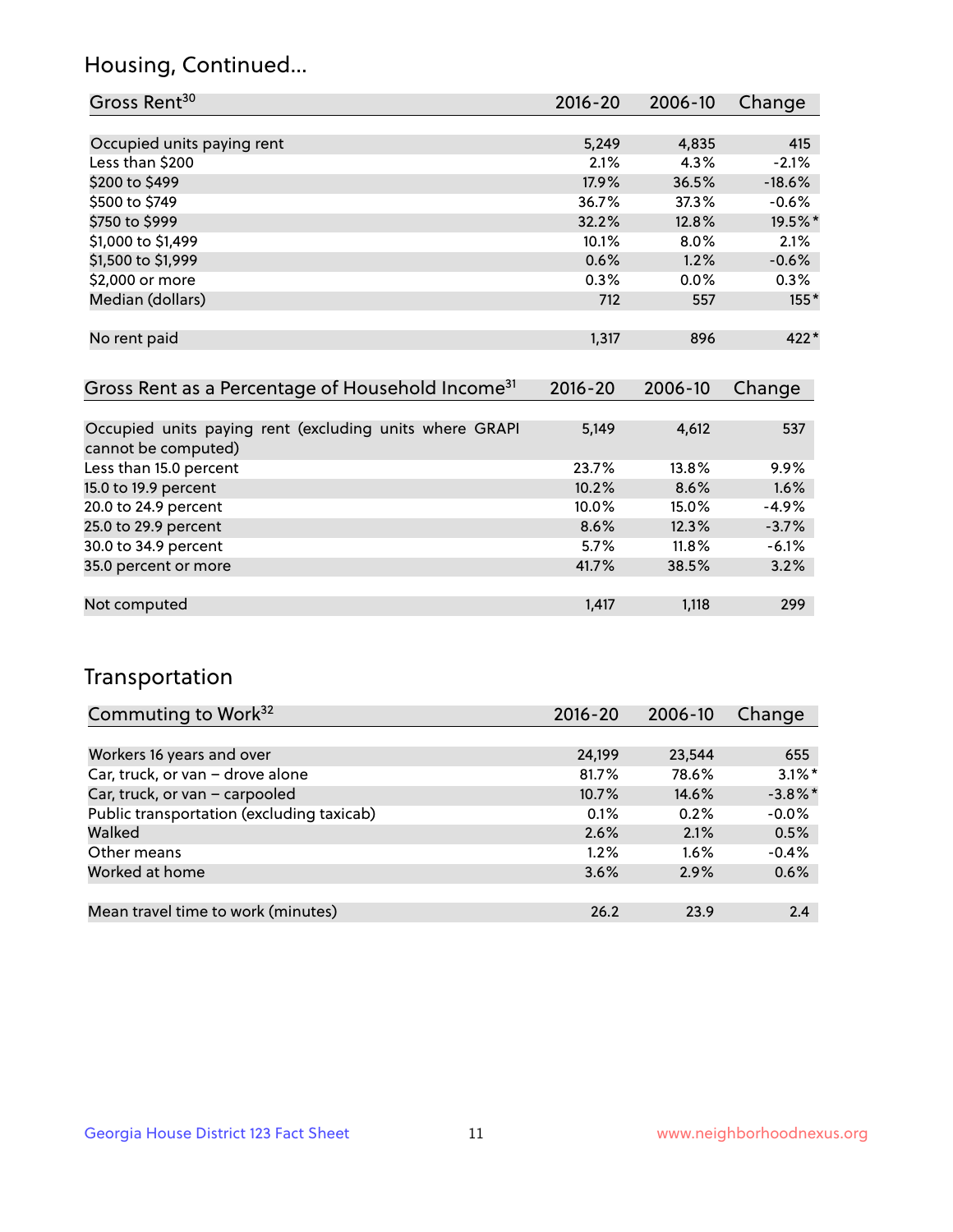## Transportation, Continued...

| Vehicles Available <sup>33</sup> | 2016-20 | 2006-10 | Change  |
|----------------------------------|---------|---------|---------|
|                                  |         |         |         |
| Occupied housing units           | 22,792  | 21,966  | 826     |
| No vehicles available            | 7.1%    | 8.4%    | $-1.3%$ |
| 1 vehicle available              | 31.5%   | 29.0%   | 2.5%    |
| 2 vehicles available             | 33.2%   | 32.6%   | 0.6%    |
| 3 or more vehicles available     | 28.2%   | 30.0%   | $-1.8%$ |

#### Health

| Health Insurance coverage <sup>34</sup>                 | 2016-20 |
|---------------------------------------------------------|---------|
|                                                         |         |
| Civilian Noninstitutionalized Population                | 58,142  |
| With health insurance coverage                          | 86.7%   |
| With private health insurance coverage                  | 56.7%   |
| With public health coverage                             | 43.6%   |
| No health insurance coverage                            | 13.3%   |
| Civilian Noninstitutionalized Population Under 19 years | 13,699  |
| No health insurance coverage                            | 7.0%    |
| Civilian Noninstitutionalized Population 19 to 64 years | 32,738  |
| In labor force:                                         | 23,881  |
| Employed:                                               | 22,379  |
| With health insurance coverage                          | 81.7%   |
| With private health insurance coverage                  | 76.4%   |
| With public coverage                                    | 8.0%    |
| No health insurance coverage                            | 18.3%   |
| Unemployed:                                             | 1,502   |
| With health insurance coverage                          | 52.3%   |
| With private health insurance coverage                  | 22.6%   |
| With public coverage                                    | 31.1%   |
| No health insurance coverage                            | 47.7%   |
| Not in labor force:                                     | 8,858   |
| With health insurance coverage                          | 79.3%   |
| With private health insurance coverage                  | 37.1%   |
| With public coverage                                    | 51.2%   |
| No health insurance coverage                            | 20.7%   |